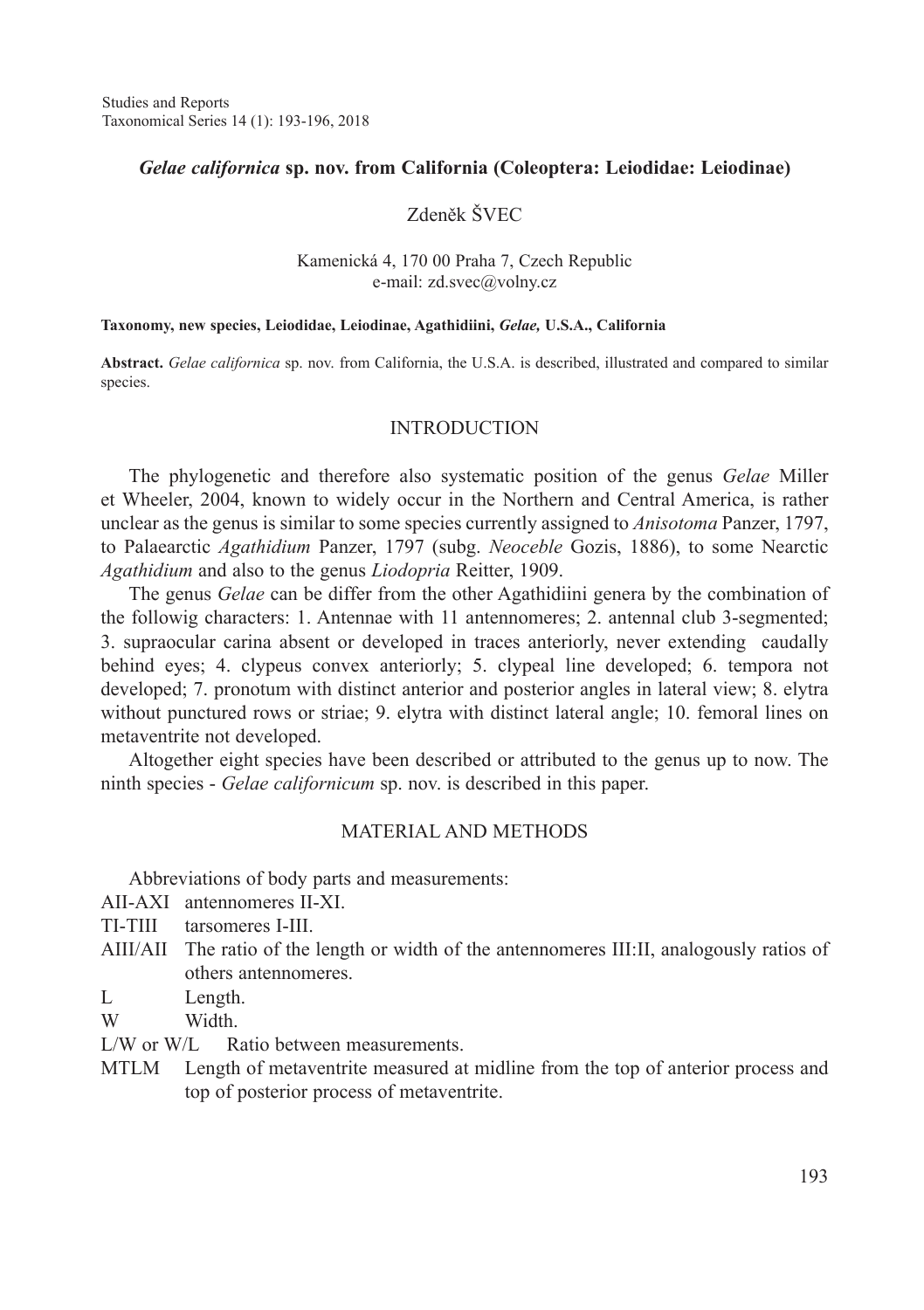MTLC Length of metaventrite measured at the shortest distance (between mid- and hindcoxae).

MTW Width of metaventrite measured between outermost postero-lateral points.

MTLM/MTW or MTLC/MTW Ratio between relevant measurements.

Terminology:

Supraocular carina = Antero-lateral raised marginal bead of head (e.g. Angelini 2004), i.e. carina at antero-lateral margin of head dorsum running from clypeus just above eyes (if present) caudally,

subocular line = line or even carina bordering eyes on ventral side,

basal part of median lobe = median foramen (Park, Leschen & Ahn 2013),

median lobe = median lobe of aedeagus.

Abbreviations of the collections:

NMPC National Museum, Praha, Czech Republic;

ZSPC Zdeněk Švec, private collection, Praha, Czech Republic.

The description of the new species is based on the holotype. Variability is mentioned in the paragraph "Variation" and includes features exhibited by paratypes.

The examined material has been compared with the material deposited in ZSPC. The material mentioned in this paper is deposited in the collections of NMPC and ZSPC.

# **DESCRIPTION**

# *Gelae californicum* **sp. nov.**

(Figs. 1-6)

**Type material.** Holotype (♂):"Pasadena/ Cal./ Dr. A. Fenyes", (NMPC). Paratypes (2 ♀♀): the same data, (NMPC, ZSPC).

**Description.** Length of body 2.1, head 0.3 mm, pronotum 0.5 mm, elytra 1.3 mm, antenna 0.6 mm, aedeagus 0.2 mm, spermatheca 0.1 mm. Maximum width of head 0.6 mm, pronotum 1.0 mm, elytra 1.3 mm.

Very short oval (Fig. 1). Head chest-nut, pronotum and elytra very light chest-nut, atennomeres I-VIII yellow, AIX- AXI brown. legs yellow-brown, tarsi yellow. Ventral surface reddish with darker metaventrite. Dorsum punctured, without microreticulation. Sutural striae well developed.

Head. Maximum width of head at yes. Eyes well developed, semi-globose. Ratio of W of space between eyes / eye = 7.8. Supraocular indistinct. Subocular line not developed. Clypeus distinctly convex, clypeal line developed. Antennomere III a little longer than AII  $(AIII/AIL = 1.3)$ . Ratio of length of AII-AXI  $(AII = 1.0)$ : 1.0-1.3-0.8-0.5-0.5-0.5-0.5-1.0-1.0-2.0. Ratio of width of AII-AXI (AII=1.0): 1.0-0.7-0.7-0.7-0.8-1.2-1.5-2.2-2.7-2.3. Ratio of W/L of AII-AXI: 0.8-0.4-0.7-1.0-1.3-1.8-2.0-1.6-2.0-0.9. Surface of head smooth, lacking micro-sculpture but with very densely arranged strong puncturation; punctures separated by about 1.0 times their own diameters.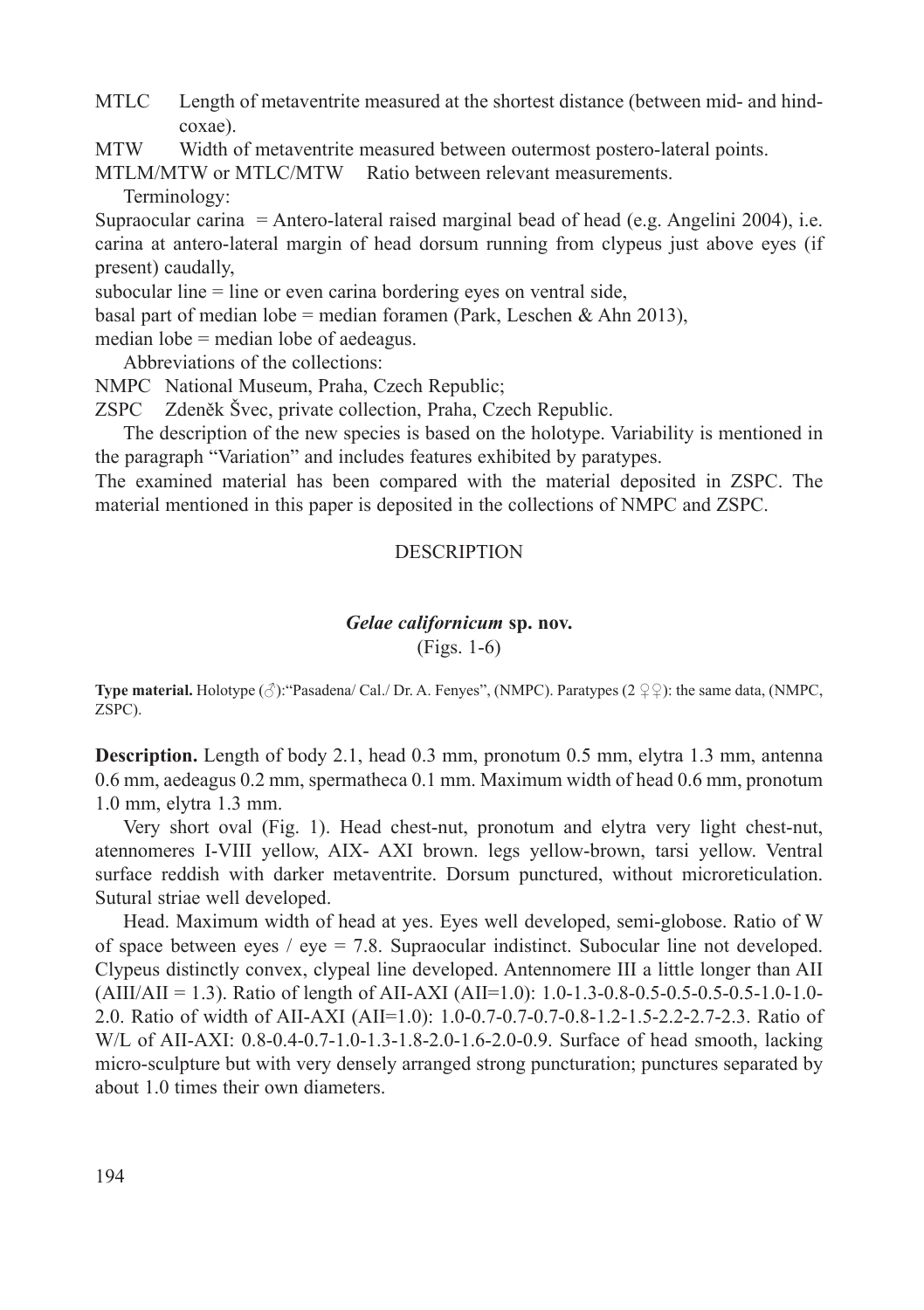Pronotum. Shape in dorsal view as in Fig. 1, in lateral view as in Fig. 2. Puncturation much finer and sparser than that on head; punctures separated by about 4-6 times their own diameter. Anterior and posterior angles not detectable in dorsal view, distinctly developed, broadly rounded, posterior angles obtuse. Lateral margin roundly tapered anteriorly in dorsal view, slightly concave laterally seen.